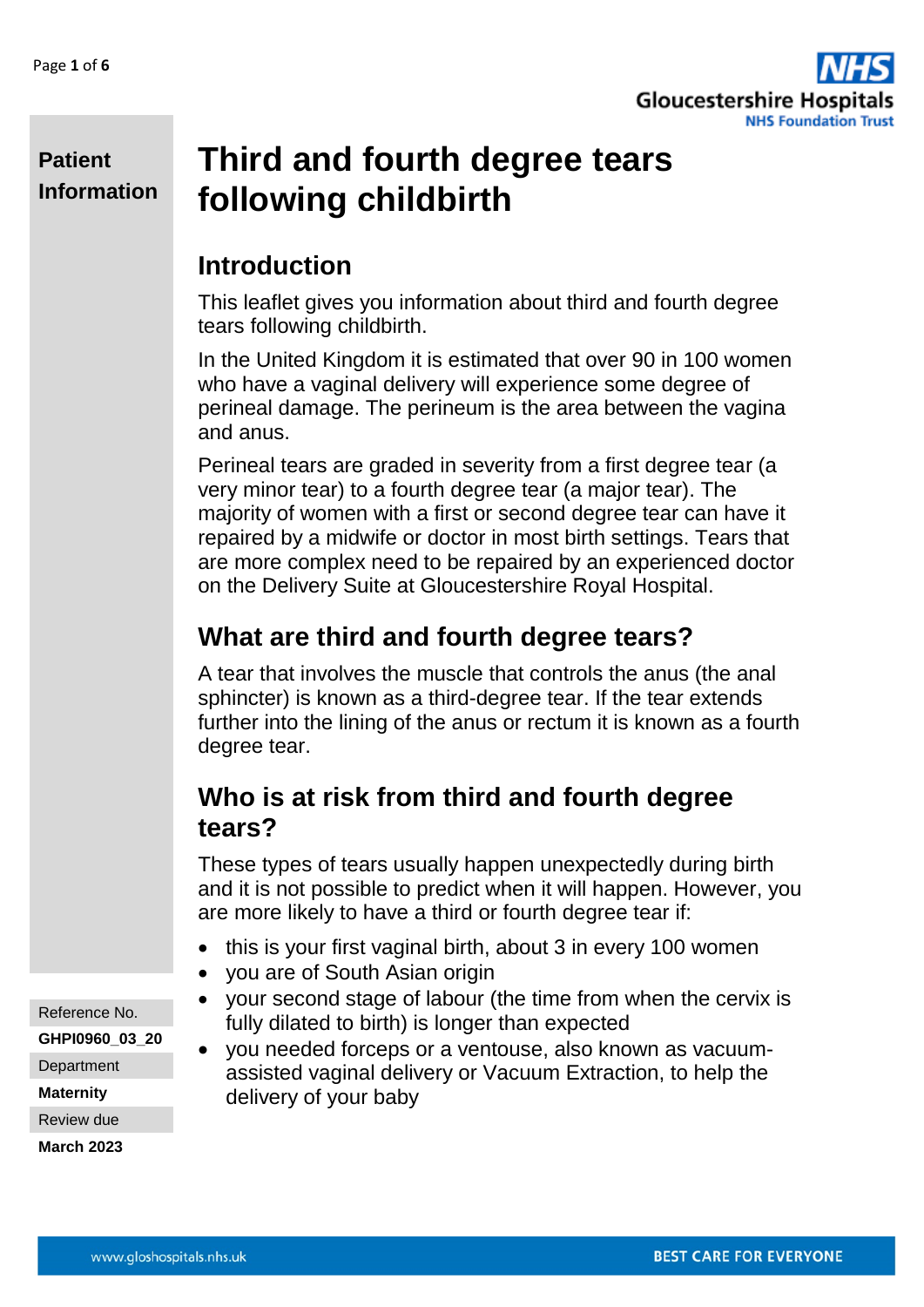

- one of the baby's shoulders becomes stuck behind your pubic bone, delaying the birth of the baby's body, which is known as shoulder dystocia
	- vou have a large baby (over 4 kg)
	- you have had a third or fourth degree tear before

### **What will happen if I have a third or fourth degree tear?**

If a third or fourth degree tear is confirmed, it is strongly recommended that you have it repaired (stitched). The tear will usually be repaired in the operating theatre. You will need an epidural or a spinal anaesthetic, although sometimes a general anaesthetic may be necessary. Your doctor will explain the procedure to you before asking you to sign a consent form.

You may have a thin tube inserted into a vein in your arm. You will be given fluids through this tube until you are able to eat and drink. You are likely to need a catheter (tube) inserted into your bladder to drain any urine.

The catheter is usually kept in until you are able to walk to the toilet.

Your tear will be repaired by an experienced doctor using dissolvable stitches (sutures). Some of the stitches can take more than 3 months to dissolve.

### **What will happen after the repair?**

You will be:

- offered pain-relieving medication such as paracetamol, ibuprofen or diclofenac (Voltarol®) to help relieve any pain
- advised to take laxatives. This will make it easier and more comfortable to open your bowels
- seen by a physiotherapist who will advise you on pelvic floor exercises. Pelvic floor exercises are believed to help restore muscle tone, stimulate circulation of blood, and speed up the healing process

#### **Will I be able to breastfeed?**

Yes. None of the treatments offered will stop you from breastfeeding.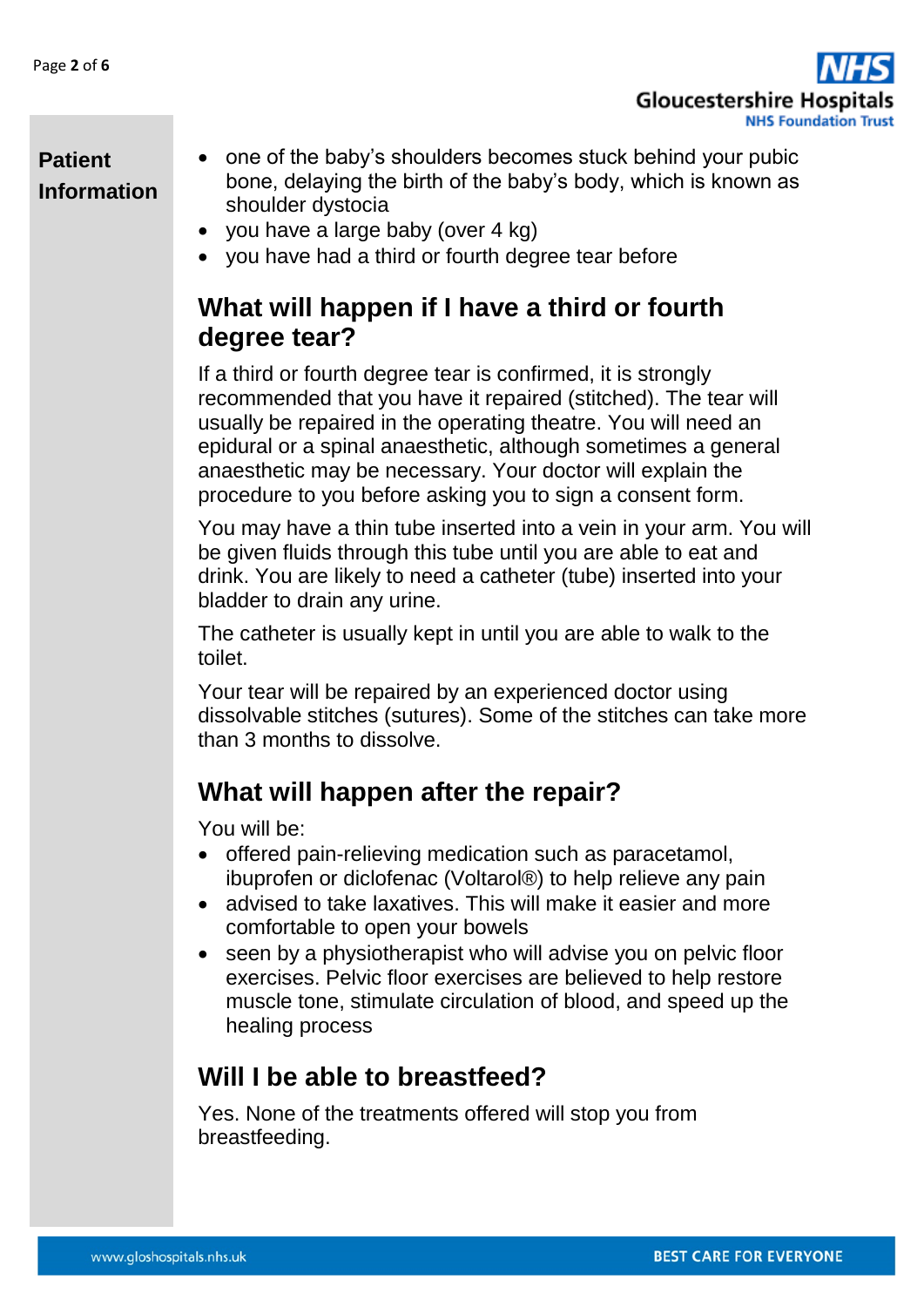

#### **What can I expect after the repair?**

After having any tear, it is normal to feel pain or soreness around the area for 2 to 3 weeks, particularly when walking or sitting. Passing urine can also cause stinging. Continue to take your pain relief when you go home.

All stitches are dissolvable and the tear should heal within a few weeks, although it can take several months. Stitches can irritate and become itchy as healing takes place but this is normal. You may notice some stitch material fall out, this is also normal.

#### **Possible complications of this third or fouth tear?**

Following a third or fourth degree tear, some women feel that they pass wind more easily or need to rush to the toilet to open their bowels.

Most women make a good recovery, particularly if the tear is recognised and repaired at the time. About 7 in 10 women will have no symptoms by 12 months after birth. If you decide not to have your third or fourth degree tear repaired you will almost certainly have incontinence issues, possible infection and pain.

### **What can help me to recover?**

Personal hygiene is very important. Keep the area of your stitches clean. Have a bath or a shower, at least once a day and change your sanitary pads regularly (wash your hands both before and after you do so). This will reduce the risk of any infection.

You should drink at least 2 to 3 litres of water every day and eat a healthy balanced diet such as fruit, vegetables, cereals, wholemeal bread and pasta. This will make sure that your bowels open regularly and will stop you from becoming constipated.

You can strengthen the muscles around the vagina and anus by completing the pelvic floor exercises already shown. You should start the pelvic floor exercises as soon as you can after birth.

Looking after a newborn baby and recovering from an operation for a third or fourth degree tear can be hard. Support from family and friends can help.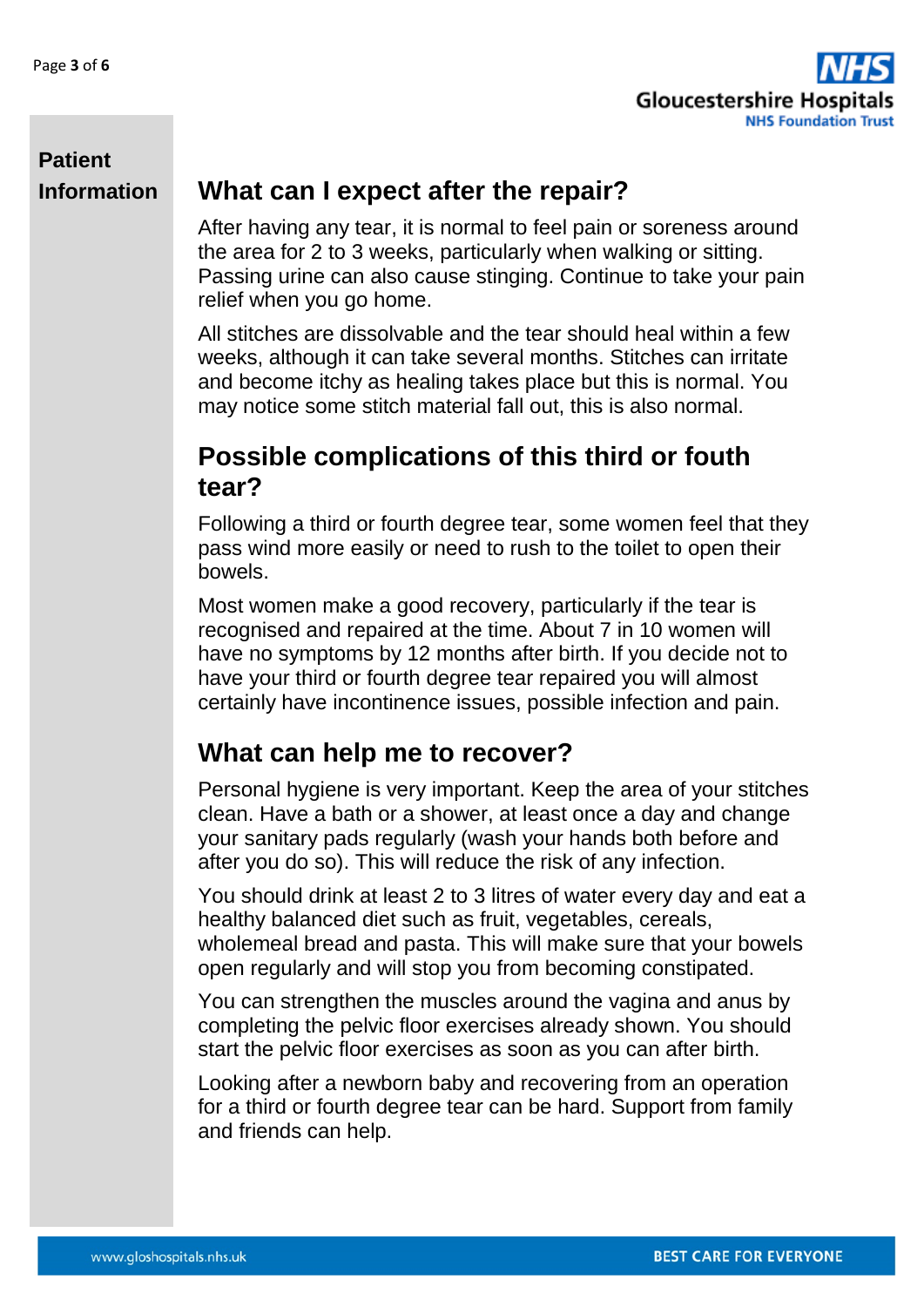

### **When can I have sex?**

In the weeks after having a vaginal birth, many women feel sore, whether they've had a tear or not. If you have had a tear, sex can be uncomfortable. You should wait to have sex until the bleeding has stopped and the tear has healed.

This may take several weeks. After that you can have sex when you feel ready to do so.

A small number of women have difficulty having sex and continue to find it painful. Talk to your GP if this is the case so that you can get the help and support you need.

It is possible to conceive a few weeks after your baby is born, even before you have a period. You may wish to talk with your GP or midwife about contraception or visit your local family planning clinic.

## **What follow up will I receive?**

You will be offered a follow-up appointment about 10 to 12 weeks after giving birth. This will be in the Specialist Midwife and Health Physiotherapist Clinic. The clinic runs alongside a consultant clinic should there be any issues that need medical input.

At the clinic your stitches will be checked and we will make sure that the wound has healed properly.

You will be asked if you have had any problems controlling your bowels following the birth of your child. If you have had problems you may be referred to a specialist doctor. You will also have the opportunity to discuss the birth and any concerns that you may have.

## **Can I have a vaginal birth in the future?**

Most women go on to have a straightforward birth after a third or fourth degree tear. However about 6 in 100 women who have had a third or fourth degree tear will have a similar tear in a future birth.

Sometimes, women continue to experience on-going problems from the third or fourth degree tear.

If this is the case you may wish to consider a planned caesarean section for a future birth.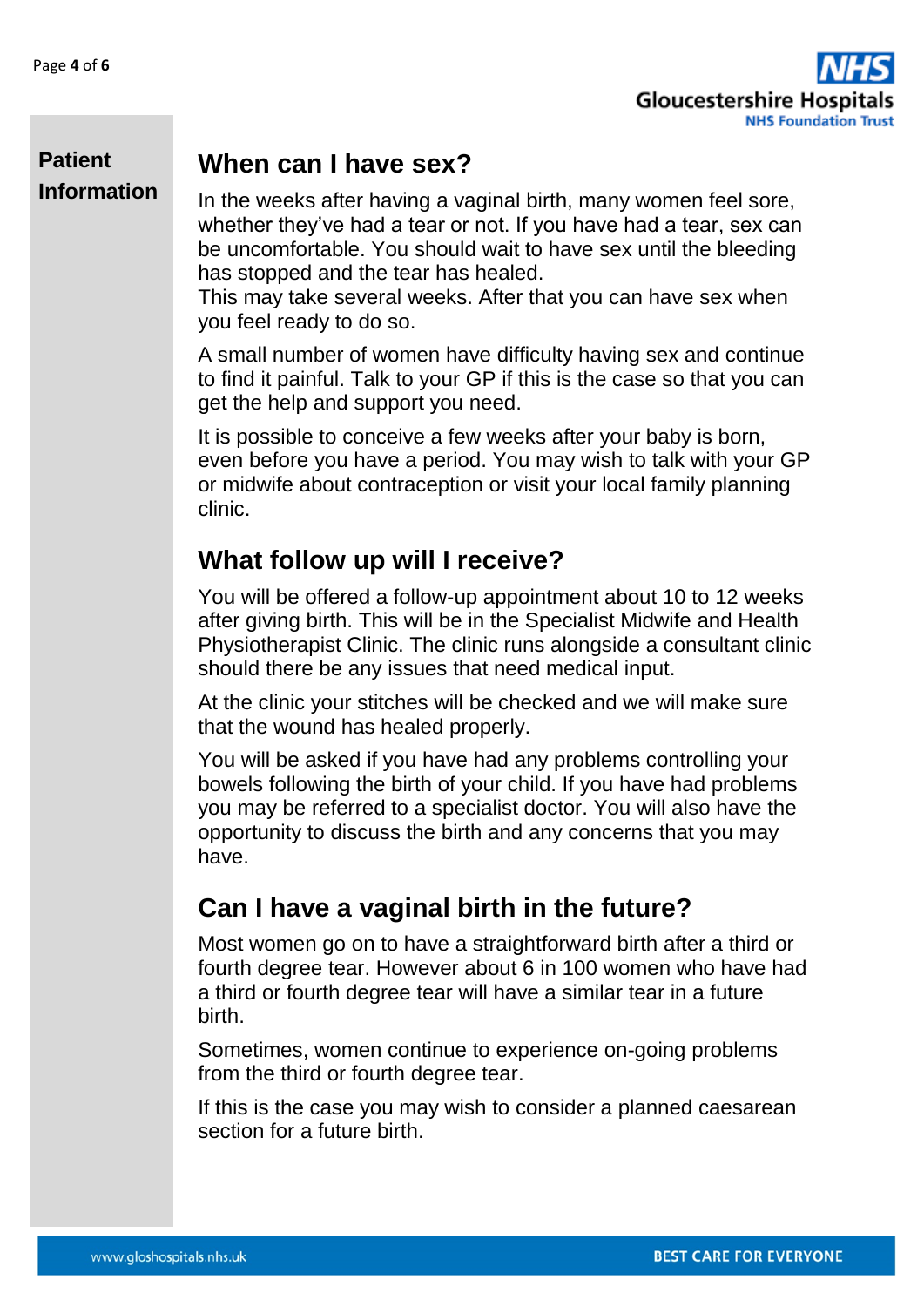

You will be able to discuss your options for future births at your follow-up appointment or early in your next pregnancy. Your individual circumstances and preferences will be taken into account.

#### **When should I seek medical advice after I go home?**

You should contact your midwife or GP if:

- your vagina become more painful or smelly this may be a sign of an infection around the stitches
- you have a fever
- you cannot control your bowels or flatus (passing wind)

Please talk to your GP if you have any other worries or concerns.

You can also contact the physiotherapists directly for further support; the numbers are listed at the end of this leaflet.

### **Contact information**

For more information following the repair of a third or fourth degree tear please contact your GP or community midwife.

For further help with pelvic floor exercises please contact the:

#### **Physiotherapist Team**

Cheltenham General Hospital Tel: 0300 422 2345

Gloucestershire Royal Hospital Tel: 0300 422 8303 Monday to Friday, 8:00am to 12:30pm

Outside of these hours there is an answerphone. Please leave a message and someone will call you back as soon as possible.

Email: [womenshealth.physio@glos.nhs.uk](mailto:womenshealth.physio@glos.nhs.uk)

### **Further information**

**Bladder and Bowel Foundation**  Website: [www.bladderandbowelfoundation.org](http://www.bladderandbowelfoundation.org/)